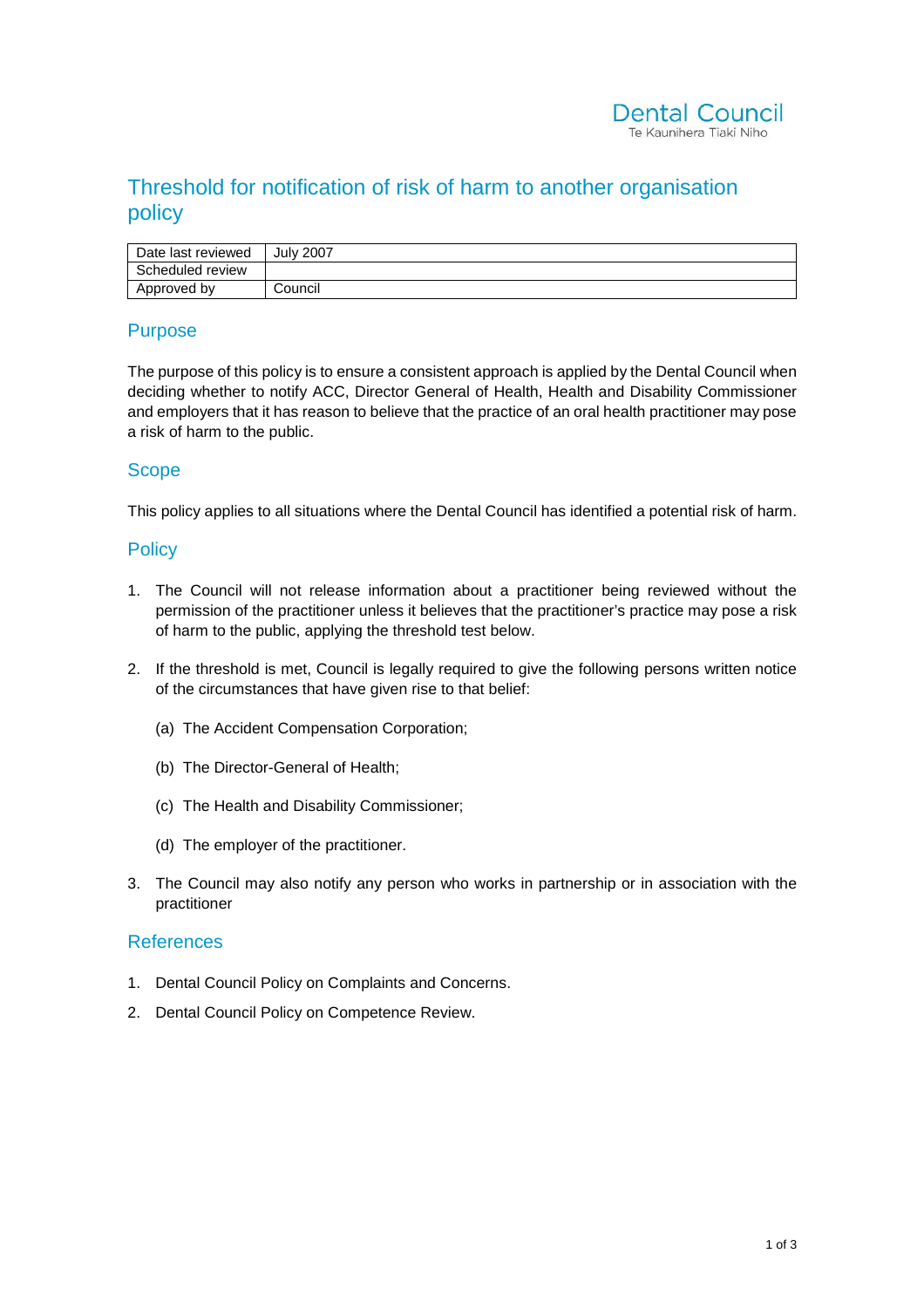## Threshold test

The question of whether, in any particular case, Council is obliged to notify can be tested by asking the following questions:

|                        | <b>Threshold</b>                                                                                                                                                                                                                                                                                                                                                                                                                                                     | <b>Test</b>                                                                                                                                                                                                                                                                                                                                                                                                                                                                                                                                                                                                                                                                                                                                                                                          |  |
|------------------------|----------------------------------------------------------------------------------------------------------------------------------------------------------------------------------------------------------------------------------------------------------------------------------------------------------------------------------------------------------------------------------------------------------------------------------------------------------------------|------------------------------------------------------------------------------------------------------------------------------------------------------------------------------------------------------------------------------------------------------------------------------------------------------------------------------------------------------------------------------------------------------------------------------------------------------------------------------------------------------------------------------------------------------------------------------------------------------------------------------------------------------------------------------------------------------------------------------------------------------------------------------------------------------|--|
| "reason to<br>believe" | Only when Council has "reason to believe" is it<br>obliged to notify.                                                                                                                                                                                                                                                                                                                                                                                                | Is that belief reasonable in the sense that it has been arrived at fairly on the basis of adequate<br>information, or is there a need for further investigation?<br>It seems likely that in the majority of cases, Council will only be in that position as a result of an<br>investigation such as a competence review.                                                                                                                                                                                                                                                                                                                                                                                                                                                                             |  |
|                        | Subjectively, the Council's belief must be a<br>$\bullet$<br>genuine one.                                                                                                                                                                                                                                                                                                                                                                                            |                                                                                                                                                                                                                                                                                                                                                                                                                                                                                                                                                                                                                                                                                                                                                                                                      |  |
|                        | Objectively, the Council must have reasonable<br>$\bullet$<br>ground for its belief. At one extreme, rumour<br>could never provide a foundation for a<br>reasonable belief. At the other extreme, there is<br>no reason to think that it is necessary in all<br>circumstances to carry out a comprehensive<br>investigation before reasonably forming a belief.                                                                                                      |                                                                                                                                                                                                                                                                                                                                                                                                                                                                                                                                                                                                                                                                                                                                                                                                      |  |
| "risk of<br>harm"      | The Council's belief must relate to a risk of harm.<br>The nature of health practitioners' occupations is<br>such that merely engaging in practice presents a risk<br>of harm. Plainly the Council cannot be obliged to<br>notify of a risk which arises merely by reason of a<br>practitioner carrying on practice. The risk must be<br>one which exists over and above the risk of harm<br>which is a necessary incident of practice.<br>This is a high threshold. | Has Council reached a genuine belief that a practitioner's practice may pose a risk of harm<br>1.<br>(i.e. the risk is not fanciful)? Council has agreed that risk of harm is indicated by a recognised<br>factor including:<br>(a) A pattern of practice over a period of time that suggests the practitioner's practice may<br>not meet the required standards of competence<br>A one-off incident that demonstrated a significant departure from accepted standards<br>(b)<br>Recognised poor performance where local interventions have failed - this does not<br>(c)<br>exclude notifications of serious concerns where internal review or audit is inaccessible or<br>unavailable to the person with the concern.<br>(d) Professional isolation with declining standards that become apparent. |  |
|                        |                                                                                                                                                                                                                                                                                                                                                                                                                                                                      | Is the Council satisfied that the risk of harm identified is a risk which is more than the<br>2.<br>acceptable risk which arises by reason simply of the carrying on of practice?                                                                                                                                                                                                                                                                                                                                                                                                                                                                                                                                                                                                                    |  |